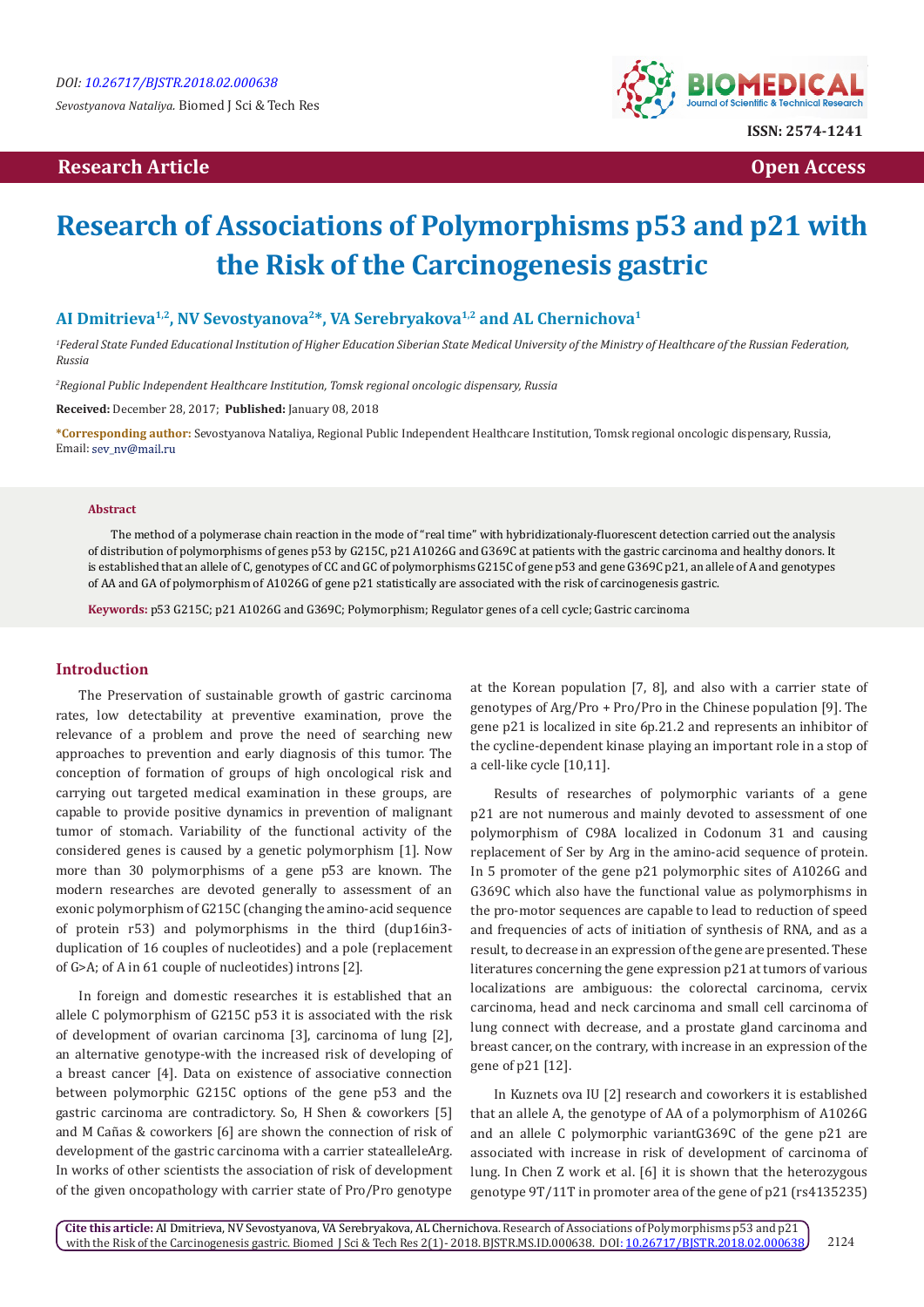is potential risk factor for the gastric carcinoma in the Chinese population. The researches devoted to correlation assessment between polymorphisms in the pro-motor region of the gene p21 and the risk of development of the gastric carcinoma in Caucasian population in the modern literature practically do not meet. In this regard essential value assessment of polymorphic variants of regulator genes of a cell cycle p53 G215C and p21 A1026G and G369C at the patients with gastric carcinoma [13]. The goal of research: to estimate distribution of polymorphic variants of genes p53 G215C and p21 A1026G and G369C at the gastric carcinoma [14].

### **Methodology**

The work is carried out on exemplars of operational material (Histologically the verified locuses of tumoral tissue) 200 patients (75 women and 125 men, average age of 56±9 years) with the diagnosis of the gastric carcinoma. The group of comparison was made by 260 healthy donors, with comparable characteristics on gender and age, without oncological pathology, chronic inflammatory processes, and autoimmune, heritable and mental diseases. Considering genetic heterogeneity on p53 and p21 in various populations the research included individuals only of the Caucasian origin. For receiving the genomic of DNA use the commercial set of "FF-PET DNA kit" (Qiagen, Germany) Beforehand carried out dew axing of exemplars of operational material.

DNA from leukocytes of blue blood which was taken away single-passly prior to treatment, allocated with a standard method (set "DNK-sorb-AM", Federal State Institution of Science "CNIE" of Russia Federal Consumer Rights Protection and Human Health Control Service, Moscow). Typing of the allocated DNA samples by polymorphic options of genes r53 G215C, r21 A1026G and G369C carried out by method of a polymerase chain reaction in the mode of "real time" with hybridizationaly-fluorescent detection, using the oligonucleotide of primers and probes [2] corresponding steam. An inspection of a hypothesis of reliability of distinctions between the studied groups was carried out with use of criterion  $\chi^2$  Pearson (at value of absolute frequencies more than 10) and Fischer's criterion (at value of absolute frequencies less than 5). The association between risk of development of a disease and determined by genotypes was estimated, counting the relation of chances (OR).

#### **Results**

The analysis of polymorphic G215C options of a gene r53 allowed to establish that patients with cancer of a stomach have an occurrence frequency allele C (23,35%) was higher (p=0,001), than at healthy faces (14,62%). Genotypes of GC and CC (22,50 and 12,00% respectively) at patients with cancer of a stomach were registered on average by 1,6 times more often than in group of monitoring (14,62 and 7,31% respectively). The risk of development of malignant new growths of a stomach for healthy carriers allele C polymorphic locus of G215C of a gene p53 increases in 1,7 (CI95%1,25-2,51), at GC genotype carriers-in 1,8 (CI95%1,10-3,07), CC-by 1,9 times (CI95%0,99-3,90). Studying of distribution of polymorphic G1026A variants of a gene p21 showed that at patients with cancer of a stomach the frequency of occurrence of a homozygous genotype of AA (15,50%) exceeded that at healthy faces (6,54%) more than twice [15]. Frequency of occurrence "pathological" allele A of a gene p21 was 1,5 times higher than G1026A at patients with the gastric carcinoma, than a similar index at healthy faces (32,25 and 20,96% respectively).

At healthy individuals of carriers аллеля And polymorphic G1026A option of a gene r21 the risk of development of a carcinoma of the stomach increased by 1,8 times (CI95%1,32-2,44), at GA genotype carriers-in 1,5 (CI95%0,96-2,27) and AA genotype-by 3 times (CI95%1,52-5,99) [16]. The analysis of the polymorphic site of G369C of a gene r21 showed statistically significant increase in frequency of occurrence minor allele C at patients with cancer of a stomach. Frequency of occurrence of a genotype of CC at patients with cancer of a stomach was 3 times higher, than at healthy faces. Assessment of a risk significance showed that at carriers allele the C risk of development of a carcinoma of the stomach increased in 1,8 (CI95%1,25-2,55), a genotype of CC - by 3,3 times (CI95%1,39- 8,18).

## **Conclusion**

Results of the conducted research allow drawing the conclusion that the risk of development of the gastric carcinoma is associated with a carrier stateallele C, genotypes of CC and GC of polymorphic locuses G215C of a gene p53 and gene G369C p21, and also allele A and genotypes of AA and GA of polymorphic A1026G option of a gene p21. Formation of groups of high oncological risk on the basis of the analysis of polymorphisms of genes p53 G215C, p21 A1026G and G369C will allow to increase considerably effectiveness of oncological medical examination of the population and to improve early diagnostics of the gastric carcinoma.

#### **References**

- 1. [Bellini MF, Cadamuro ACT, Succi M, Proença MA, Silva AE \(2012\)](https://www.hindawi.com/journals/bmri/2012/891961/) Alterations of the *TP53* [Gene in Gastric and Esophageal Carcinogenesis.](https://www.hindawi.com/journals/bmri/2012/891961/) [J Biomed Biotechnol 891961: 1-13.](https://www.hindawi.com/journals/bmri/2012/891961/)
- 2. Dmitrieva AI, Serebryakova VA, Kyznetsova IA, Rakitin SS et al. (2014) Identification of polymorphic variants of regulator genes of a cell cycle at carcinoma of lung. Tuberculosis and pulmonary diseases 3: 99-102.
- 3. [Joerger AC, Fersht AR \(2007\) Structure-function-rescue: the diverse](https://www.ncbi.nlm.nih.gov/pubmed/17401432) [nature of common p53 cancer mutants. Oncogene 26\(15\): 2226-2242.](https://www.ncbi.nlm.nih.gov/pubmed/17401432)
- 4. [Schmidt MK, Tommiska J, Broeks A, van Leeuwen FE, Van't Veer LJ, et](https://www.ncbi.nlm.nih.gov/pubmed/20021639) [al. \(2009\) Combined effects of single nucleotide polymorphisms TP53](https://www.ncbi.nlm.nih.gov/pubmed/20021639) [R72P and MDM2 SNP 309, and p53 expression on survival of breast](https://www.ncbi.nlm.nih.gov/pubmed/20021639) [cancer patients. Breast Cancer Research 11\(6\): 89-101.](https://www.ncbi.nlm.nih.gov/pubmed/20021639)
- 5. [Shen H, Solari A, Wang X, Zhang Z, Xu Y, et al. \(2004\) P53 codon 72](https://www.ncbi.nlm.nih.gov/pubmed/15069555) [polymorphism and risk of gastric cancer in a Chinese population.](https://www.ncbi.nlm.nih.gov/pubmed/15069555) [Oncology Reports 11\(5\): 1115-1120.](https://www.ncbi.nlm.nih.gov/pubmed/15069555)
- 6. [Cañas M, Morán Y, Camargo ME, Rivero MB, Bohórquez A, et al. \(2009\)](https://www.ncbi.nlm.nih.gov/pubmed/19662811) TP53 [codon 72 polymorphism and gastric cancer risk: a case-control](https://www.ncbi.nlm.nih.gov/pubmed/19662811) [study in individuals from the central-western region of Venezuela.](https://www.ncbi.nlm.nih.gov/pubmed/19662811) [Investigacion Clinica 50\(2\): 153-161.](https://www.ncbi.nlm.nih.gov/pubmed/19662811)
- 7. [Francisco G, Menezes PR, Eluf-Neto J, Chammas R \(2011\) Arg72](https://www.ncbi.nlm.nih.gov/pubmed/20886596) Pro TP53 [polymorphism and cancer susceptibility: a comprehensive](https://www.ncbi.nlm.nih.gov/pubmed/20886596) [meta-analysis of 302 case-control studies. International Journal of](https://www.ncbi.nlm.nih.gov/pubmed/20886596) [Cancer 129\(4\): 920-930.](https://www.ncbi.nlm.nih.gov/pubmed/20886596)
- 8. [Song HR, Kweon SS, Kim HN, Piao JM, Yun WJ, et al. \(2011\) p53 codon 72](https://www.ncbi.nlm.nih.gov/pubmed/21461655) [polymorphism in patients with gastric and colorectal cancer in a Korean](https://www.ncbi.nlm.nih.gov/pubmed/21461655) [population. Gastric Cancer 14\(3\): 242-248.](https://www.ncbi.nlm.nih.gov/pubmed/21461655)